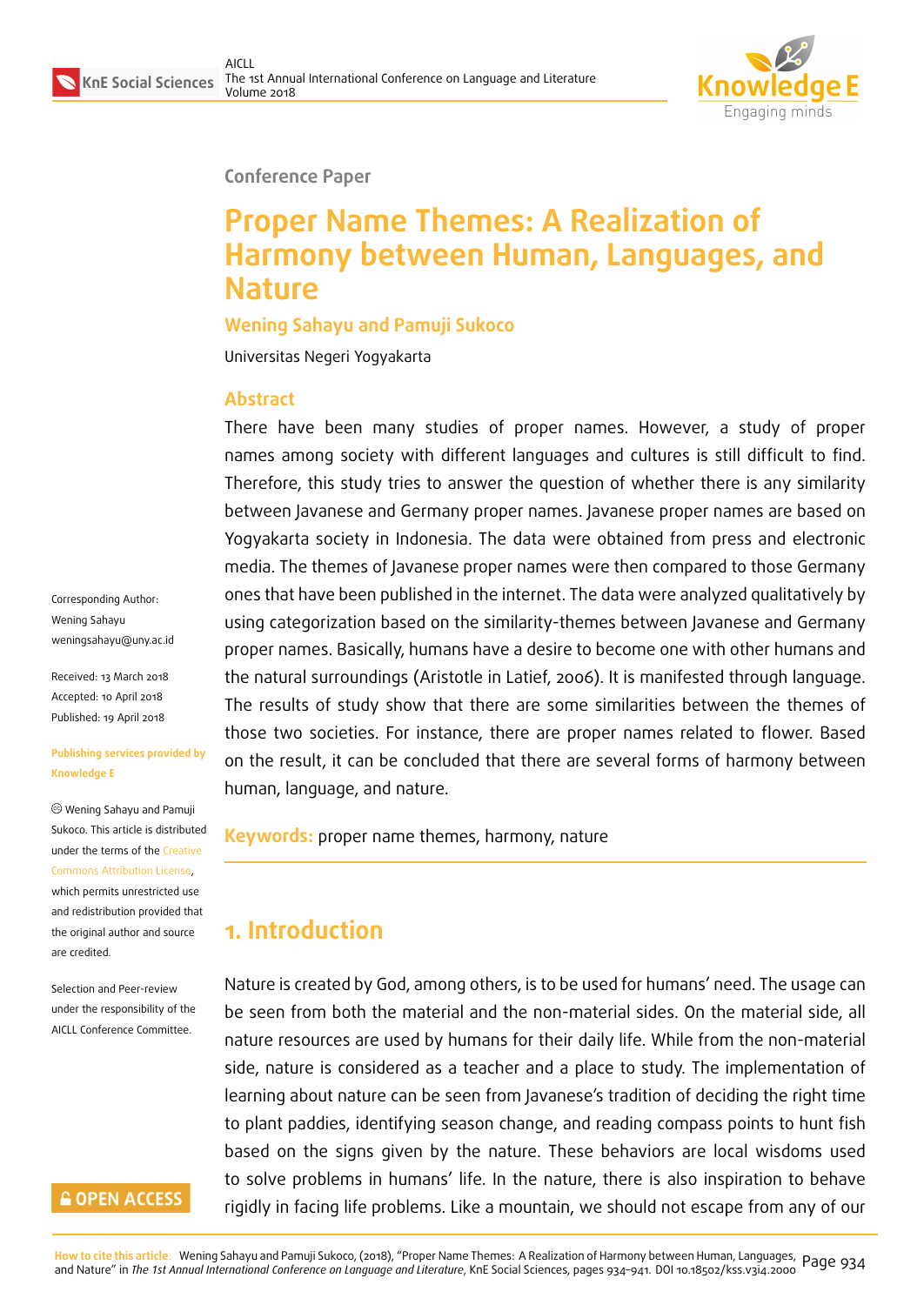problems. Another rigid behavior can be learned from ants. Even though their bodies are small, they never give up on looking for food (Hanum, 2017: 7 & 48). The inspiration coming from the nature is also specifically implemented in creating proper names. This paper tries to discuss proper names in Javanese and Germany societies. This study, at the same time, proves that there is some harmony between nature and humans in the forms of dictions used for proper names. This harmony is universal, at least it will be proven through two significantly different languages, i.e Javanese and Germany.

### **2. Literature Review**

### **2.1. Nature, humans and languages**

Basically, there is some desire to blend with nature and the surroundings (Soekanto, 1990). The same thing is declared by Aristotle long before, that humans are zoon politicon i.e. social creatures who like living in groups and looking for friends to live together. Thus, human life can develop. It is also revealed that besides living in nature, humans also live actively in a social environment [6]. From the above elaboration, it can be understood that there is some interaction between humans and nature. The interaction, among others, can be seen from humans' desire to learn about how to maintain their living environment, and lessen air [p](#page-7-0)ollution by planting plants. This desire shows humans' desire to be close to nature. Another form of the interaction is humans' desire to utilize the nature excessively like taking the most of nature without any calculation so it causes an imbalance. The desire to be close to nature is basically growing naturally as the nature created by God has a very great power [5]. Being close to God's creation can develop a deep feeling of being grateful and a feeling of loving God, The Omniscient Creator. By learning the nature power, humans can get some inspiration to express the result obtained through oral or written for[ms](#page-7-1). This desire to express, by Lacan [4], is mentioned as the desire to perfect humans' lacks shown through words. In this context, language has the role of being the media of interaction between humans and nature. One of the inspiration humans get from the nature in terms of expressing t[hro](#page-7-2)ugh words is the existence of proper names. This is supported by Alwasilah (2008) who declares that language is a means of realizing mind that relates to realities.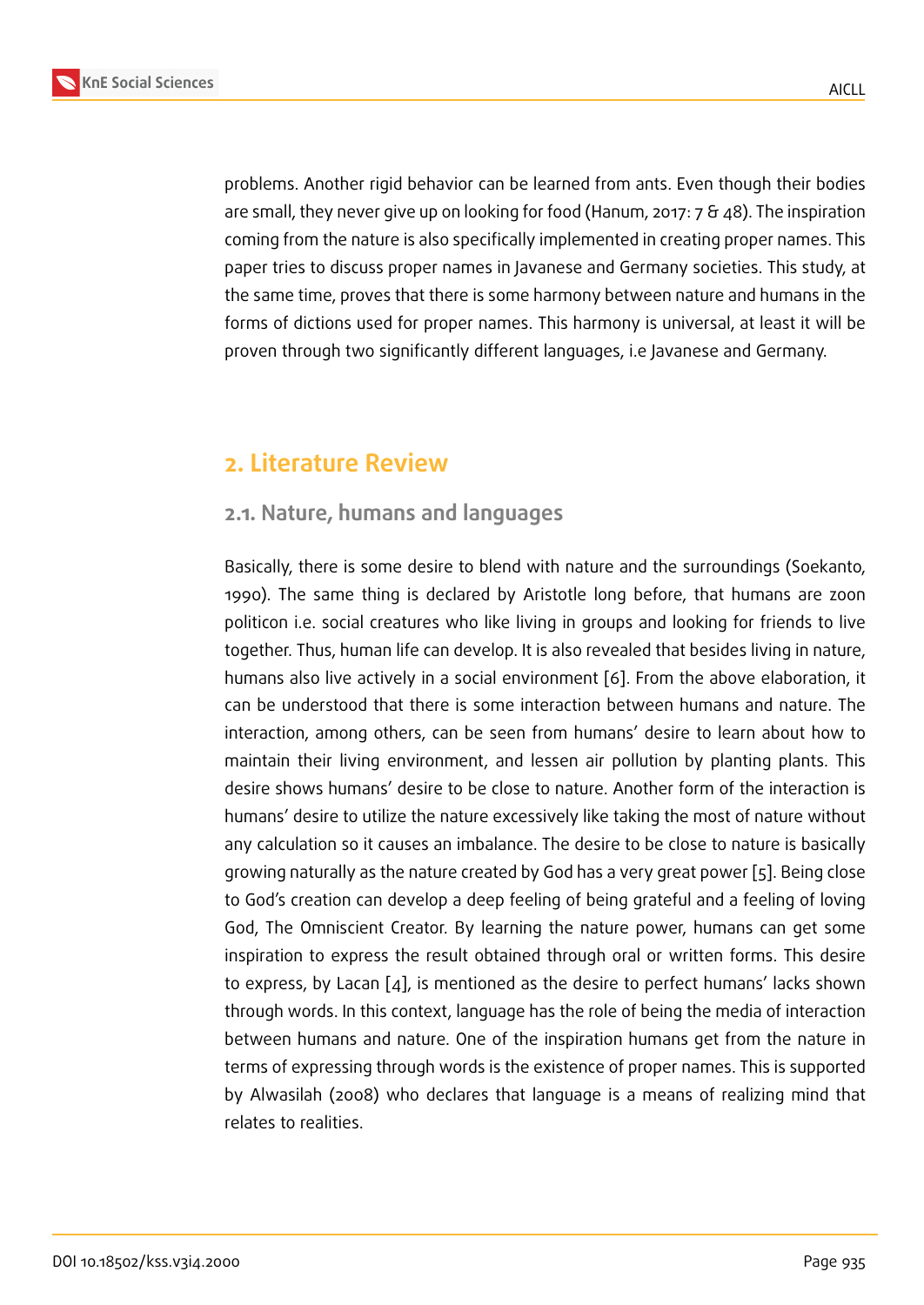#### **2.2. Proper name themes: Javanese And Germany**

Proper name has an important role in humans' life. Even, Halim (2001) states that the requirement of a human to be recognized is the proper name he or she has. A proper name is a self identity that differs someone from another one. Generally, it is in the form of a word depending on the society culture. In Javanese culture, it is still common to have one-word name because Javanese culture does not demand to use any family name in each proper name (www.namamia.com/nama-bayi, https://www. fatih-io.com). On the contrary, Germany society demands the use of family name as a part of someone's name. Therefore, a Germany proper name consists of at least two unsures namely forename-'Vorname' (([https://baby-vorname.](www.namamia.com/nama-bayi)de[\) and family](https://www.fatih-io.com) [name-"Familie](https://www.fatih-io.com)nname" or called "Nachname", https://www.deutsche-nachnamen. de/). Below are several examples

| Javanese Names: |                | Germany Names:  |
|-----------------|----------------|-----------------|
| (1) Kartini     | (for a female) | Petra Steiner   |
| (2) Kartono     | (for a male)   | Peter Hartmann  |
| (3) Parwati     | (for a female) | Stefanie Becker |
| (4) Parwoto     | (for a male)   | Stefan Schmidt  |

From the above examples, it can be identified that both Javanese and Germany Societies have some rule for naming females and males. Name (1) and (3) are for females and name (2) and (4) are for males. From the above examples, some of Germany first names are Petra, Peter, Stefanie, Stefan and Germany family names are Steiner, Hartmann, Becker, and Schmidt.

The creation of a proper name relates to how the parents have some hope to give a good identity to their children. Through the name, parents put in some hope and prayer for their children. As how names are the result of a creative innovation, the inspiration may come from anywhere. The number is unlimited. Moreover, each individual has a personal desire as shown in hopes and goals expressed through proper names. Parents who hope that their children will be good at sport will create a name that relates to sport. The followings are some of the examples.

- (5) Volly Puspitasari
- (6) Sprint
- (7) Maratona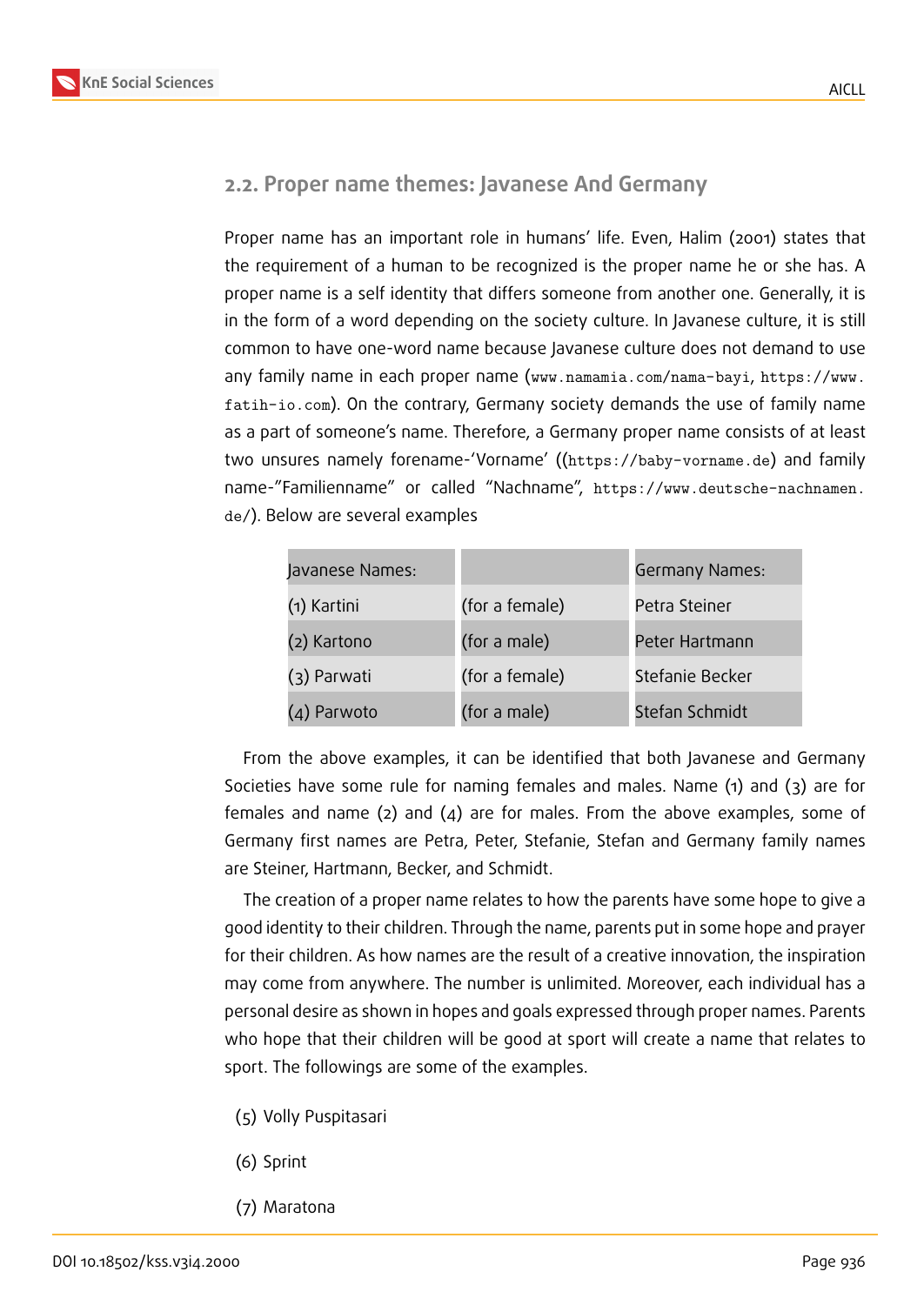Some examples of names above represent the parents' hope for their children to be good at sport. Name (5), (6), and (7) illustrate the parents' hope for their children to have some potency on volleyball, sprint and marathon. Vollyball is game played by two teams, ussually of six players on side, in which the players use their hands to bat a ball back and forth over a high net, trying to make the ball touch the court within the opponents' playing area before it can be returned (https://www.britannica.com/ sports/volleyball). Sprint is to run a short distance very past. The distance i the sprint is 100, 200, or 400 meters. Marathon ist a long running race of about 42 kilometeres or 26 mile (https://oxfordlearnersdictionaries.com/ topic/athletics/marathon,sprint).

Coincidentaly, the parents of the children having the names above are sport teachers. This information is told by the people having names (5) and (6) who have ever studied in Yogyakarta State University. Meanwhile, the person having name (7) is the elder sibling of Sprint.

Besides those various names representing the parents' hope, there are also universal names. In this context, there is some possibility of having similar themes of names. One of the name themes used by societies all over the world is the theme of nature. As what is stated earlier, humans have some inner desire to blend with nature. Therefore, that desire is instinctive.

The implication of this is the existence of many names related to nature like themes of flower names, sky objects and other nature unsures (soil, fire, wind and water). Some of those themes are found in proper names of Javanese (https:// namaanakperempuan.net, https://kitabnamabayi.com, https://www.fatih-io.com) and Germany societies (https://baby-vorname.de, https://www.beliebte-vorname.de, https://www.Familienbande24.de) [as shown](https://namaanakperempuan.net) [in the table below.](https://namaanakperempuan.net)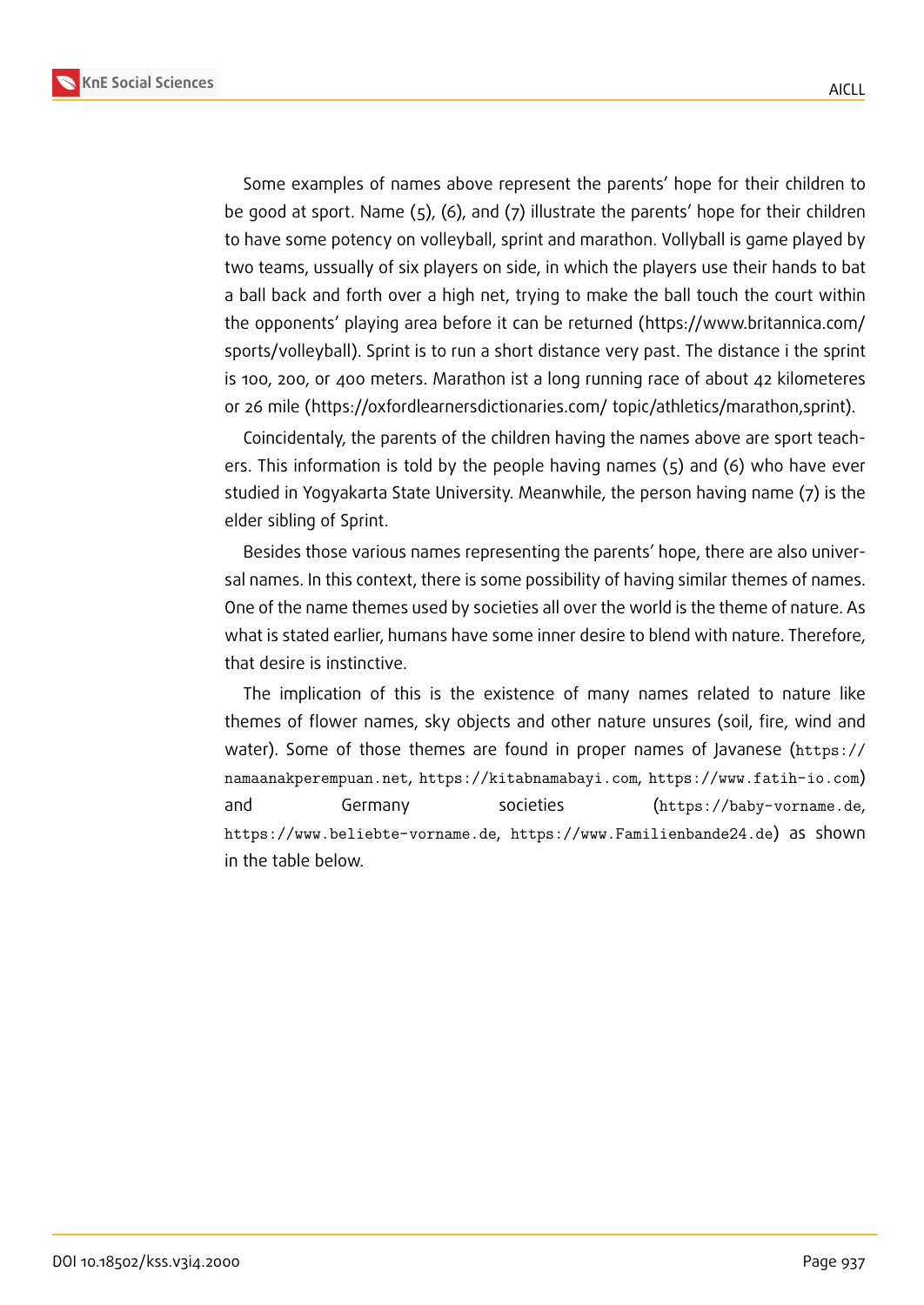| Nature Unsure Names Javanese Names |                             | <b>Germany Names</b>                      |
|------------------------------------|-----------------------------|-------------------------------------------|
| Sun                                | Rawi<br>Adhisti             | Jannik<br>Ina                             |
| Sky                                | Langit<br>Ambar             | Celia<br>Celine                           |
| Star                               | Lintang<br><b>Bintarti</b>  | Stella<br>Gemma                           |
| Fire                               | Agni<br>Agnia               | Florian<br>Fenja                          |
| Light                              | Tejo<br>Cahyo               | Albert<br>Baldur                          |
| Water                              | Banyu<br>Banyubiru<br>Warih | Awa<br>Elma<br>Elmar                      |
| Flower                             | Mawar<br>Melati<br>Seruni   | Lilie,<br>Lilien Jasmin,<br>Yasmina Flora |

Even though the two societies live apart, there are some similarities of creating proper names. These names can be found in the Java society and Germany society. Nevertheless, in the process of creating proper names, it is possible to borrow the words from other languages (eg. Agni from Sanskrit and Celia, Stella, Gemma from Latin). It happens almost in all societies. This fact shows that nature becomes some inspiration for human in living their life including how they create proper names. The nature created by God gives many benefits needed by humans both outwardly and inwardly. Therefore, it can be said that there is some harmony between humans and nature. It is, among others, expressed by language including words created in proper names.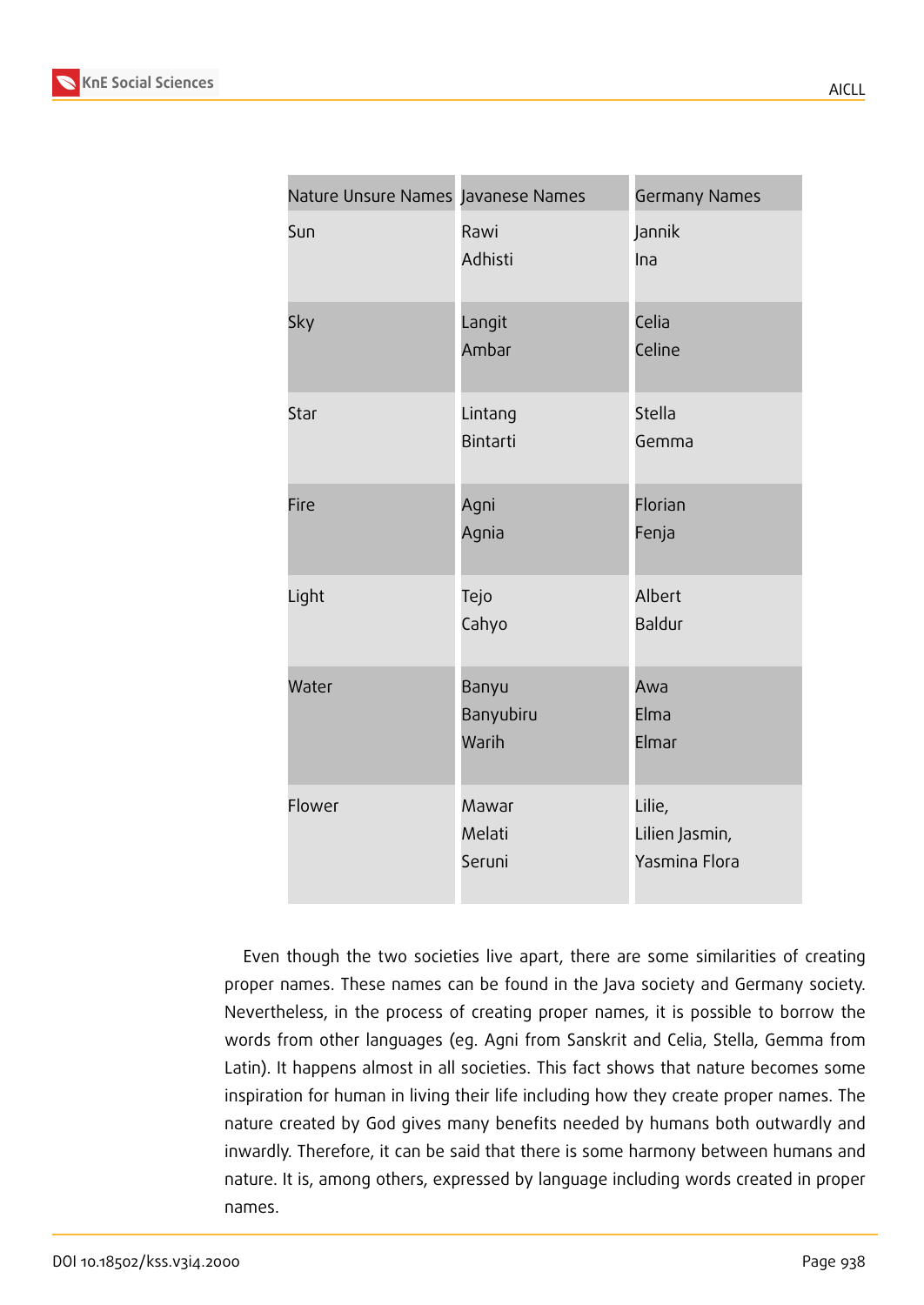

### **3. Research Method**

This study tries to answer the question of whether there is any similarity between Javanese and Germany proper names. Javanese proper names are based on Yogyakarta society in Indonesia. The data were obtained from press and electronic media. The themes of Javanese proper names were then compared to those Germany ones that have been published in the internet. The data were analyzed qualitatively by using categorization based on the similarity-themes between Javanese and Germany proper names.

### **4. Discussion**

As what is said by Aristotle, a famous philosopher from Yunan, that humans have some inner desire to be closed to nature. The closeness between humans and nature grows instinctively as a need of human to create some harmony in life. Harmony means harmonious. With the creation of nature, humans get a teacher and place of study which is unlimited. From nature, humans get various inspiration to develop their life. One of the inspirations coming from nature is that used for creating names. As what has been explained before, several nature unsures in proper names are found in both Javanese and Germany societies.

In creating names, there is some interesting process to discuss that someone decides to choose a proper name by using certain nature unsures. This is because there are a lot of nature unsures that can be used for proper names such as sun, star, sky, fire, light, water and flower. In the creative process of creating name for a newborn baby, someone will select several nature unsures that he or she is going to use for the proper name. This indicates that not all names of nature unsures can be used for creating proper names. For example, nature elements that are considered bad by society of course will not be chosen as proper names. Chemical substances in the nature such as chromium and arsenic will unlikely be chosen as proper names since people know that those two chemical substances contain deadly poison. Chromium is a chemical substance that is carcinogenic and able to put someone in a risk of suffering from cancer (Said, 2010: 137-138 from http://ejurnal.bppt.go.id/index.php/ JAI/article/download/2464/2075*).* Meanwhile, arsenic has been long known as a substance used to kill other people. Because of the poison and effect caused by those two substances, they will unlikely be chosen as proper names. If society agrees that a proper name is a symbol of the name giver's hope for the person to be better in the future, the name given will be made as good as possible. Society's perception about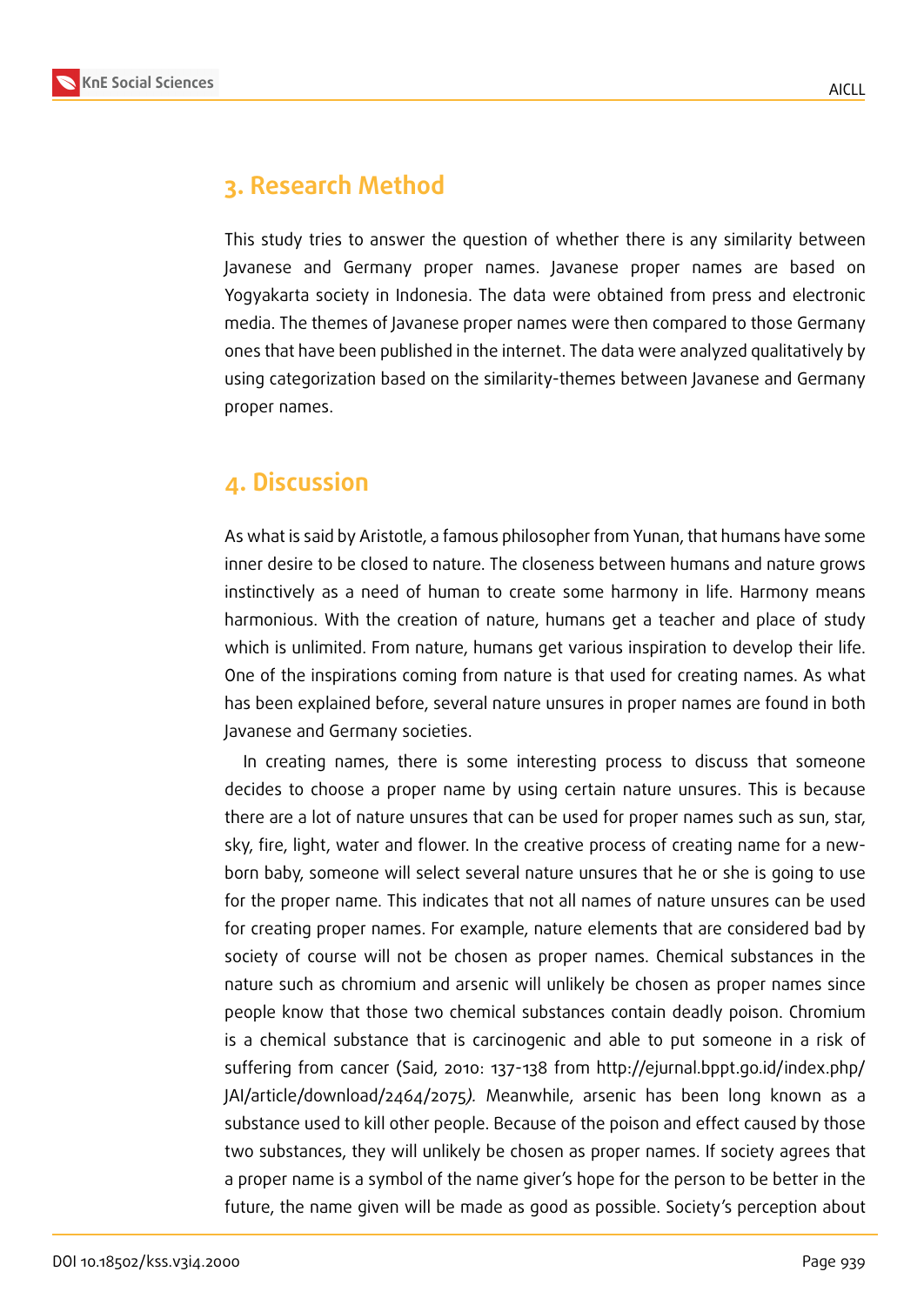



proper names that are suitable for representing their hopes influences the usage of the symbols in their life. Perception is a form of a society's culture. This is what happens to the selection of proper names. From name (5), (6), and (7), it is known that Javanese society has some agreement that the theme of sport is good to be used for proper names. Meanwhile, Germany society may have a different perception. Sport-theme names are relatively difficult to find in Germany society. However, in the case of nature-theme names, the two societies have the same agreement.

The selection of proper name using nature unsures names is, among others, influenced by individual desire. This desire appears based on someone's personal experience. According to Lacan, this desire is expressed through language represented by words. The same thing apply to the phenomenon of creating proper names. Further, Lacan states that this desire is actually an effort of perfecting oneself. Thus, it can be concluded that there is some relation between the creation of proper names and hopes or prayers humans have in the names. From this theory of Lacan, it can be understood that the hopes in the names are forms of hopes and ideals that have not been achieved by the one giving the names. At this point, it can be predicted that there is some esie to realize the harmony between humans and nature through the creation of names containing nature unsures. In other words, nature themes in proper names is the realization of the harmony between humans and nature expressed through language.

### **5. Conclusions**

The results of the study show that there are some similarities between the themes of those two societies. For instance, there are proper names related to flower. Based on the result, it can be concluded that there are several forms of harmony between human, language, and nature. A universal law is applied to each aspect of life. There are similarities, and differences including those of language over the world.

### **References**

- [1] Alwasilah, A. Chaedar. (2008). *Filsafat Bahasa dan Pendidikan*. [The Philosophy of Language and Education]. Bandung: Rosda Karya
- [2] Halim, M. Nipan Abdul. (2003). *Anak Saleh Dambaan Keluarga.* [A Family's-Longing Pious Son]. Yogyakarta: Mitra Pustaka
- [3] Hanum, Fadila, dkk. (2017). *Belajar Dari Semesta.* [Learning from the Nature]. Jakarta: Indiva.